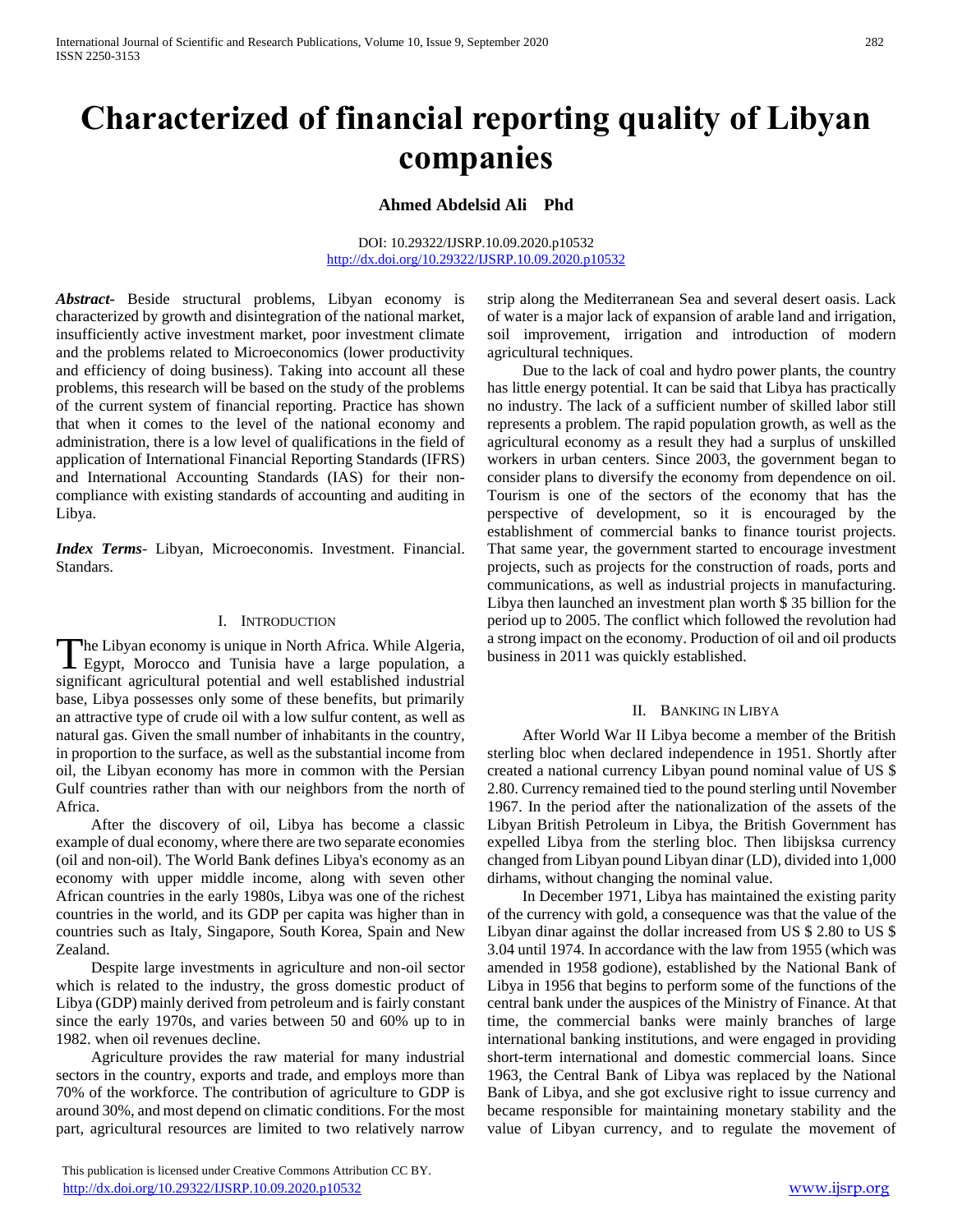currency and credit. Commercial banks were obliged to keep liquidity ratios and reserves with the Central Bank.

 By 1970, the Central Bank has pursued a commercial operation, but then based National Commercial Bank which took over the commercial responsibility of the Central Bank. The military government that took power in 1969 thought that the banking sector is the primary object of the general program "Libijalizacije". In November 1969, the new government all banks in the country under control. In July 1970, the government had a 100% - nu control over four large banks with foreign ownership. In addition to National Commercial Bank was founded in 1987) Bank of Libya, which had about thirty branches throughout the country. Then they began to work and other commercial banks as Sahara Bank, formerly Banco di Sicilia and Umma Bank, the successor of Banco di Roma. Wahda Bank was formed in 1970 through the merger of five banks. In addition to commercial banks in state ownership, Libya established the National poljoprivredneu Bank and the Industrial Bank and the Bank for Real Estate Libya Lafica and LAFB.

 Agricultural Bank is a specialized institution established in 1957. It was supposed to provide interest free loans to farmers. Agricultural Bank was buying products from farmers, guaranteeing them a profit and sold them to citizens at subsidized prices. The Bank has had good results; In the past, 90 percent of all loans have been returned. Industrial Bank of Libya was a development bank which gave industrial loans. In early 1972, the government established LAFB as a branch of the Central Bank's wholly-owned, but she did not follow the law of the Central Bank, and dealt with the financial and banking operations outside the country and has worked as a foreign agent of the Libyan government and commercial banks. The main objective was to encourage the establishment of regional development, especially in countries friendly to Libya. Until 1985, the bank has established LAFB world's largest chain of eighteen branches and achieved total assets of US \$ 2.9 billion.

## III. ACCOUNTING DISCIPLINE IN LIBYA

 Accounting is a discipline, which generalizes the one hand practical accounting industry from all aspects, on the other hand is improving. The science of studying accounting methods and techniques of assessment (evaluation, measurement), billing, accounting for transactions and recognition of balance sheet items and their presentation and disclosures in the financial statements. As a scientific discipline of accounting is to a greater or lesser extent occurs as a subject in almost all university institutions and schools, particularly where educated personnel economics profession.

 Financial accounting is directed mainly towards satisfying the interests of external users of accounting, that is, to preparing and presenting general purpose financial statements. These financial statements are strictly formal and with certain legal entities subject to audit in accordance with the laws governing the obligations of the audit of financial statements. These are the regular annual and in some cases extraordinary financial statements submitted to state authorities, financial market institutions, shareholders, investors Financial Accounting monitors external business area with scaled aggregate data on the internal area of business. It includes the accounting of assets and

 This publication is licensed under Creative Commons Attribution CC BY. <http://dx.doi.org/10.29322/IJSRP.10.09.2020.p10532> [www.ijsrp.org](http://ijsrp.org/)

liabilities according to sources of funding and operating results of the overall business process in the unit of accounting, with special emphasis on financial relations with others.

 As a result of globalization, many developing countries have adopted the accounting system of the western, developed countries, to take advantage of the ability of these systems to generate the information necessary for the effective national economic planning. The most commonly adopted accounting systems the US and Britain, and the factors identified in this process include the British Empire, the English language, the availability of professional qualifications offered by some of the UK professional accountancy bodies in the overseas countries and educational exchanges and direct aid from the US and Great Britain.

 Despite these differences between Libya, as well as emerging economies, and the United Kingdom and the United States, as well as developed countries, Libya has adopted their accounting systems. It is meant to be largely guided by accounting principles, auditing standards, accounting and the accounting profession institutions that Libya and applied without careful consideration of local impacts. This practice is problematic because it is known that in the transitional economies, its implementation in a proper way is not possible or not advisable, without understanding the unique political, economic, social and religious dynamics of these economies.

 The accounting profession was first established in Libya in the early 1950s. Accounting has become popular in 1957, when he founded the Faculty of Economics and Commerce at the University of Libya. Professional bodies and universities from the UK and the US were the main source of influence, providing education and training for Libyan students. Many Libyan students have completed their studies at American universities in the 1970s, as the US economic strength and a leader in accounting practice and education, as well as the fact that Libya has probably had good relations with the United States. Compared with Western accounting profession, which has existed for more than a century, the Libyan Association of Accountants and Auditors (Laaa) is quite young, was founded in 1973, only 37 years since the CAN system "Chartered Accountants" introduced by Law no. From 116 in 1973.

 Although the LAAA established more than three decades, she has done nothing to build any professional theoretical basic principles and practices of accounting as a profession in Libya nor established a Code of Ethics for members. Instead, she simply followed the government's regulatory requirements pertaining to the accounting practices. This suggests that Laaa failed to recognize their commitment to the public interest. Besides, he did not achieve the goal of improvement activities such as studies, conferences, seminars, education and training program or promotion accounting practices to improve the status of the profession and members of the association. All these factors contribute to the current very poor state of Libyan accounting profession.

LAAA was founded in 1973, and its objectives, rules and regulations are codified in the Law of Accountants from 1973, which created the Public Accountants to monitor the public accounting profession. The Management Board of LAAA is responsible for:

registration of public accountants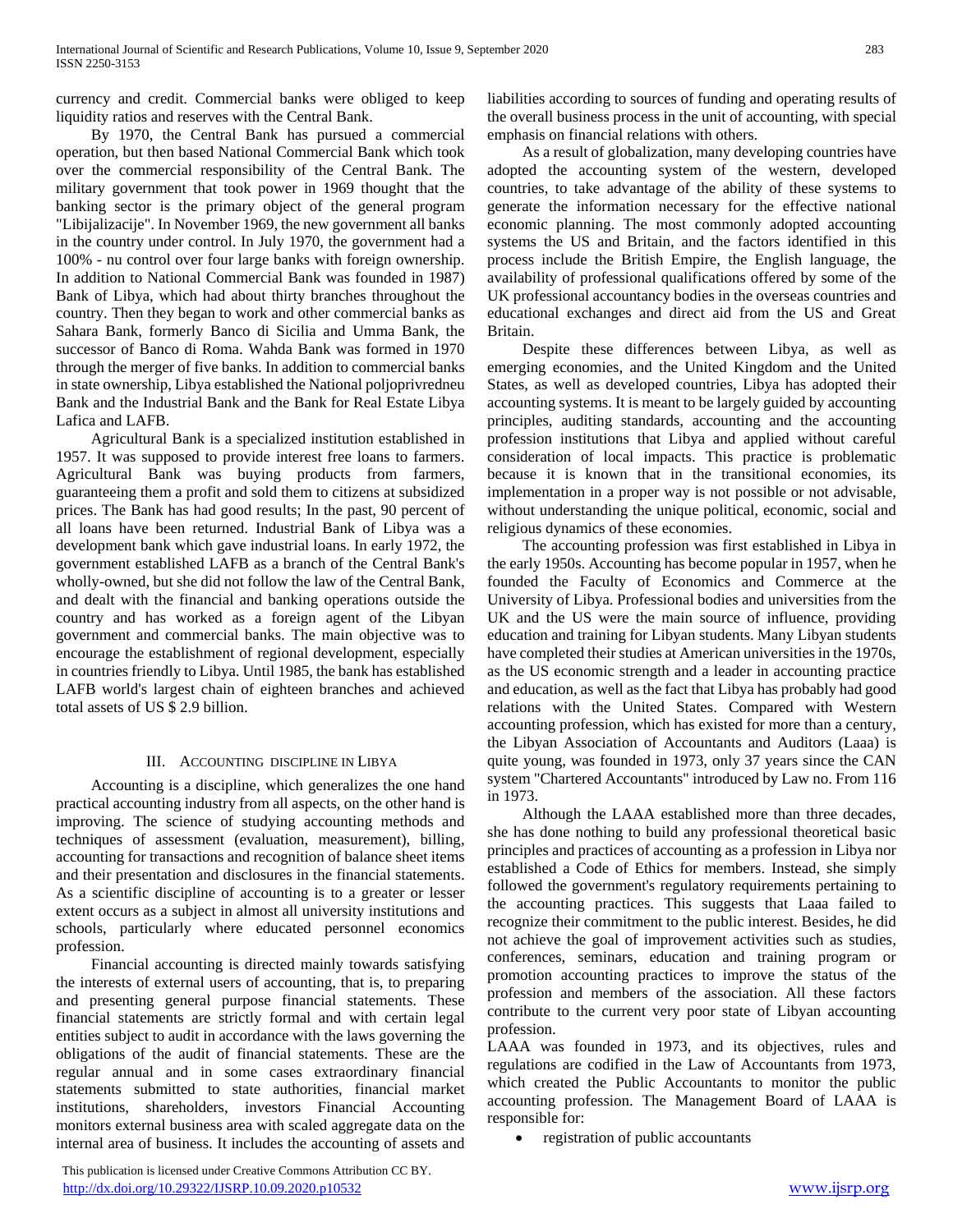- keeping records of public accountants,
- determine the qualifications of persons for public accountants registration,
- ensuring compliance with ethical codes of conduct and disciplinary issues.

 From two possible approaches for regulation of accounting profession, professional self-regulation and statutory controls, Libya adopted legal control, so that the accounting profession regulated Libyan commercial and financial laws. Theoretically, Laaa is responsible for establishing and monitoring of accounting standards and practices (Law on Accountancy Profession no. 116 of 1973) in Libya, but in practice Laaa failed to adopt and implement the Libyan accounting standards. Weakness Accountants in Libya has led to the fact that the state was the only one that regulates powers.

#### IV. STANDARDS OF INTERNATIONAL FINANCIAL REPORTING

.

 International Financial Reporting Standards (IFRS) represent a unique set of high quality global accounting standards that are the basis for the preparation of transparent and uporedivnih accounting information presented in the form of basic financial statements.

 Globally recognized basis for financial reporting has the following advantages:

- 1. raise consumer confidence in quality of financial statements drawn up,
- 2. application of standards assured by transparent and globally comparable financial reports,
- 3. raising the quality of financial reporting facilitates access to sources of capital to small and medium-sized entities,
- 4. from the standpoint of compiler, the application of these standards ensures the existence of a balanced relationship between the costs and benefits of the presented financial statements,
- 5. acceptance of IFRS for the SME (small and medium entities) as a basis for financial reporting for small and medium-sized entity ceases to be a need for the adoption and maintenance of a permanent national accounting standards.

IFRS Foundation is an independent, non-profit private organization that works in the public interest. Its main objectives are:

- to develop a single set of high quality, comprehensive, globally accepted international financial reporting standards (IFRS) with the help of his body for setting standards, IASB,
- to promote the use and correct application of these standards,
- to take into account the needs of financial reporting in the economies of developing countries and small and medium size (SME)
- to carry out the convergence of national accounting standards to IFRS with high quality solutions.

 IFRS are used in many parts of the world, including the European Union, Hong Kong, Australia, Malaysia, Pakistan, the countries of the Arabian Gulf, Russia, South Africa, Singapore and Turkey. From 27 August 2008, more than 100 countries worldwide, including all of Europe, currently require or permit IFRS reporting. About 85 of those countries require IFRS reporting for all domestic, listed companies. In addition, the United States is directed towards IFRS. US slowly, gradually shifting requirements only in GAAP order to accept IFRS, and will likely take a long-term US and MFRS standards. On 6 September 2007, the IASB issued a revised IAS 1, Presentation of Financial Statements.

 Components of comprehensive income may not be presented in the statement of changes in equity. The financial position of the company is primarily provided in the Statement of Financial Position, which contains the Statement of financial position, statement of comprehensive income, or two separate reports containing income statement and separate Statement of comprehensive income, which represents the gain or loss in profit or loss and total comprehensive income and then report on capital changes (SOCE), cash flow statement or statement of cash flows, notes, including a summary of significant accounting policies.

The realization of the objectives of financial reporting involves respecting certain requirements, usually indicated as generally accepted accounting principles, or principles. In essence represent the accounting principles of the Convention, the implementation of which should ensure that the generation of reliable, understandable and comparable financial statements, as well as in terms of providing comprehensive information base for decision making. In a variety of principles governing the formal or substantive content of financial statements, in terms of correct and fair presentation of the financial position and yield power companies, the accounting standards particularly stand out:

- the principle of consistency consistency (consistency concept)- which advocates that a selected valuation rules applied consistently from period to period,
- the principle of prudence (prudence concept)- stems from the principle of the protection of creditors and preventing weight overstatement of net assets of the company,
- the principle of imparity- account must be taken all possible liabilities and potential losses,
- the principle of accrual (accruals concept)- transactions are accounted for at the moment of creation, in which priority is given to the moment the income and expenses associated with the income for which they are incurred,
- principle of individual assessment- the components of assets and liabilities to be assessed separately (separately),
- the principle of identity-opening balance of each financial year must correspond to the closing balance of the previous year.

Elements of financial statements include:

 property; asset is a resource controlled by the enterprise as a result of past events from which future economic benefits are expected in the company,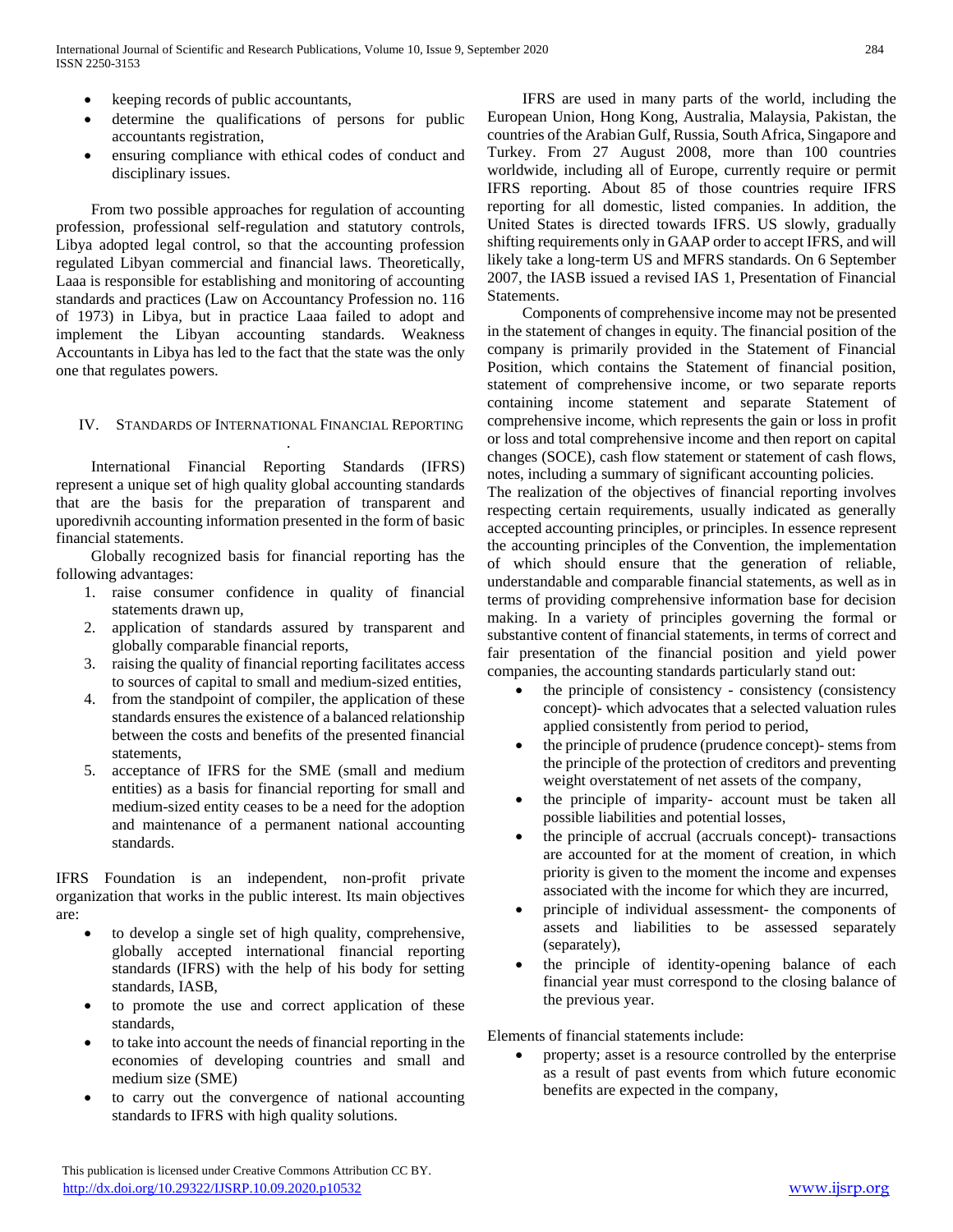- responsibility; present obligation of the enterprise that based on past events, one of which is expected to lead to an outflow of resources, ie. funds from companies,
- Capital: to the rest of the assets of an enterprise after deducting all obligations under the historical cost accounting model. The capital is also known as a founding stake.

The elements of the income statement or the elements that measure the financial performance are as follows:

- income; increases in economic benefits during the accounting period in the form of inflows or enhancements of assets or reduction of liabilities that result in increases in equity. However, this does not include contributions from equity participants, ie, owners, partners and shareholders.
- expenses; decline in economic benefits during the accounting period in the form of outflows or reduction in the value of foreign currency assets or liabilities that result in a reduction of capital.

 Revenues and expenses are measured in nominal monetary units according to the historical cost accounting model and in units of constant purchasing power (adjusted for inflation), according to the model units of constant purchasing power.

# V. ELEMENTS OF FINANCIAL STATEMENTS

The item is recognized in the financial statements when:

- It is probable future economic benefit flowing from the entity or in entity
- the resource can be reliably measured.

 Measurement is the process of determining the monetary amounts, which are the elements of financial statements recognized in the balance sheet and income statement. This includes the selection of a certain measurement.

 The qualitative characteristics of financial statements according to IFRS for the MSE are: understandability, relevance, materiality, reliability, substance over form, prudence, completeness, comparability, timeliness, balance between benefits and cost. All qualitative characteristics are given equal footing and with the same character. Intelligibility is an essential quality of the information in the financial statements that enables users to understand its meaning. Since the financial statements are required to be drawn up so that users can immediately understand the information they contain. Understanding of the information provided by the selection and labeling them expressed the accounting category.

 Relevance - ability of information that allows the adoption of appropriate decisions. In other words, under the relevant financial information is considered to be one of information that is appropriate to meet the needs of users in content, scope, time and method of preparation.

 Materiality is such a characteristic of accounting information, where to its omission or misstatement expression could influence the economic decisions of users taken on the basis of such financial statements. Materiality depends on the size of the item or error assessed in the particular circumstances of its omission or wrong formulation. Reliable information when it is in it has no material errors or bias when faithfully represents the business transactions or which might reasonably be expected that it represents.

 Prudence is the inclusion of a certain degree of caution in the judgment necessary for the assessment required by the conditions of uncertainty, such that assets or income are not overstated and liabilities or expenses are not understated. However, the use of prudence does not allow the deliberate understatement of assets or income, or the deliberate overstatement of liabilities or expenses. Comparability is a characteristic of such accounting information that enables you to compare the financial statements of an entity in order to identify trends in terms of its financial position and operating performance. At the same time, customers must be able to compare the financial statements of different Entities to evaluate their relative financial position, performance and cash flows.

 Planning is the primary step for any international company before investing in another country or region in the world. One of the steps of this planning is the study of the accounting system in the country where the company is interested in investing.

# VI. CONCLUSION

 In order to achieve development in Libya is required to satisfy the interests of foreign investors with a set of financial reporting standards that apply in countries where investors are encouraged, and these are mainly countries that use MFRS, because it will reduce confusion and mistakes and fraud, which will lead to increased confidence in the management of Libyan companies. This transparency and confidence can lead to better corporate governance in Libya that can not be underestimated by investors. It has the advantage of Libya to follow IFRS rather than establishing its own set of financial reporting standards, however, although there are concerns in the country.

 Accounting and auditing standards adopted by Islamic financial institutions are clearly a reflection of the various laws of financial instruments, contracts, insurance and interest, ethical standards, and the types of business organizations that use them. These standards are slightly different from those established by the IASB. In particular, they differ primarily in the number of questions relating to the lease, limited term contracts, investment accounts (because the investors bear part of the business risk). The representative of the IASB will solve a lot of problems, because he will understand these differences and common sources of finance, accounting regulations and frameworks, the level of industrial development, as well as many other factors that are relevant, according to his experience.

## **AUTHORS**

**First Author** – Ahmed Abdelsid Ali Phd